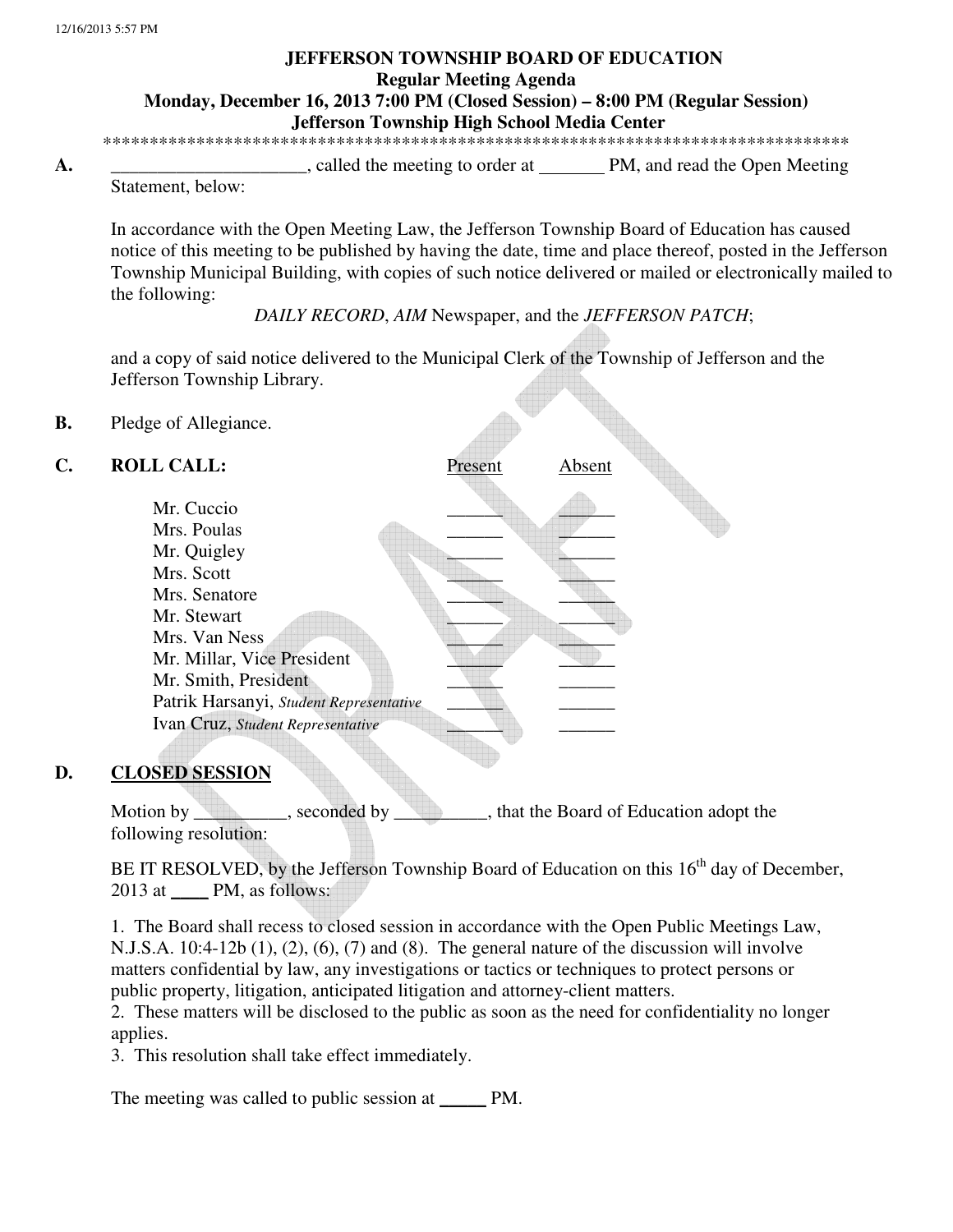## **E. SUPERINTENDENT'S REPORT**

• Good News and Progress in Our Schools

# **F. PRESENTATIONS**

## **G. COMMENTS FROM THE AUDIENCE** *(on agenda action items only, if applicable)*

Public participation shall be governed by the following rules (Per District Policy #0167):

- 1. The Public participation period shall be for thirty minutes or fewer;
- 2. A participant must be recognized by the presiding officer and must preface comments by an announcement of his or her name, place of residence, and group affiliation, if appropriate;
- 3. Each statement made by a participant shall be limited to three minutes' duration;
- 4. No participant may speak more than once on the same topic until all others who wish to speak on that topic have been heard;
- 5. All statements shall be directed to the presiding officer;
- 6. The presiding officer may:
	- a) Interrupt, warn, or terminate a participant's statement when the statement is too lengthy, abusive, obscene, or irrelevant;
	- b) Request any individual to leave the meeting when that person does not observe reasonable decorum;
	- c) Request the assistance of law enforcement officers in the removal of a disorderly person when that person's conduct interferes with the orderly progress of the meeting;
	- d) Call for a recess or an adjournment to another time when the lack of public decorum so interferes with the orderly conduct of the meeting as to warrant such action; and
	- e) Waive these rules when necessary for the protection of privacy or the efficient administration of the Board's business.

## **H. STUDENT REPRESENTATIVES**

## **I. COMMITTEE REPORTS**

## **J. MINUTES OF MEETINGS**

Motion by seconded by seconded by seconded by seconded by settled with the minutes of the following meetings be approved as submitted:

October 28, 2013 Board Goal Setting Minutes November 18, 2013 Regular Minutes November 18, 2013 Executive Session Minutes December 4, 2013 Joint Meeting Minutes

## **K. FINANCE AND BUILDING NEEDS COMMITTEE**

Motion by seconded by seconded by seconded by seconded by seconded by seconded by seconded by seconded by seconded by seconded by seconded by seconded by seconded by seconded by seconded by seconded by seconded by seconded Superintendent to approve and adopt motions K.1 through K.17, as described below:

- **K.1** Motion to approve the **purchase order** list dated November 2013 in the amount of **\$ 81,306.92.**
- **K.2** Motion to approve the **check journal** as of November 2013 in the amount of **\$4,432,265.86.**

| Fund                 | Amount |              |
|----------------------|--------|--------------|
| General (10)         |        | 3,897,734.10 |
| Capital Outlay (12)  |        | 471.455.49   |
| Special Revenue (20) |        | 63,076.27    |
| <b>Total</b>         |        | 4,432,265.86 |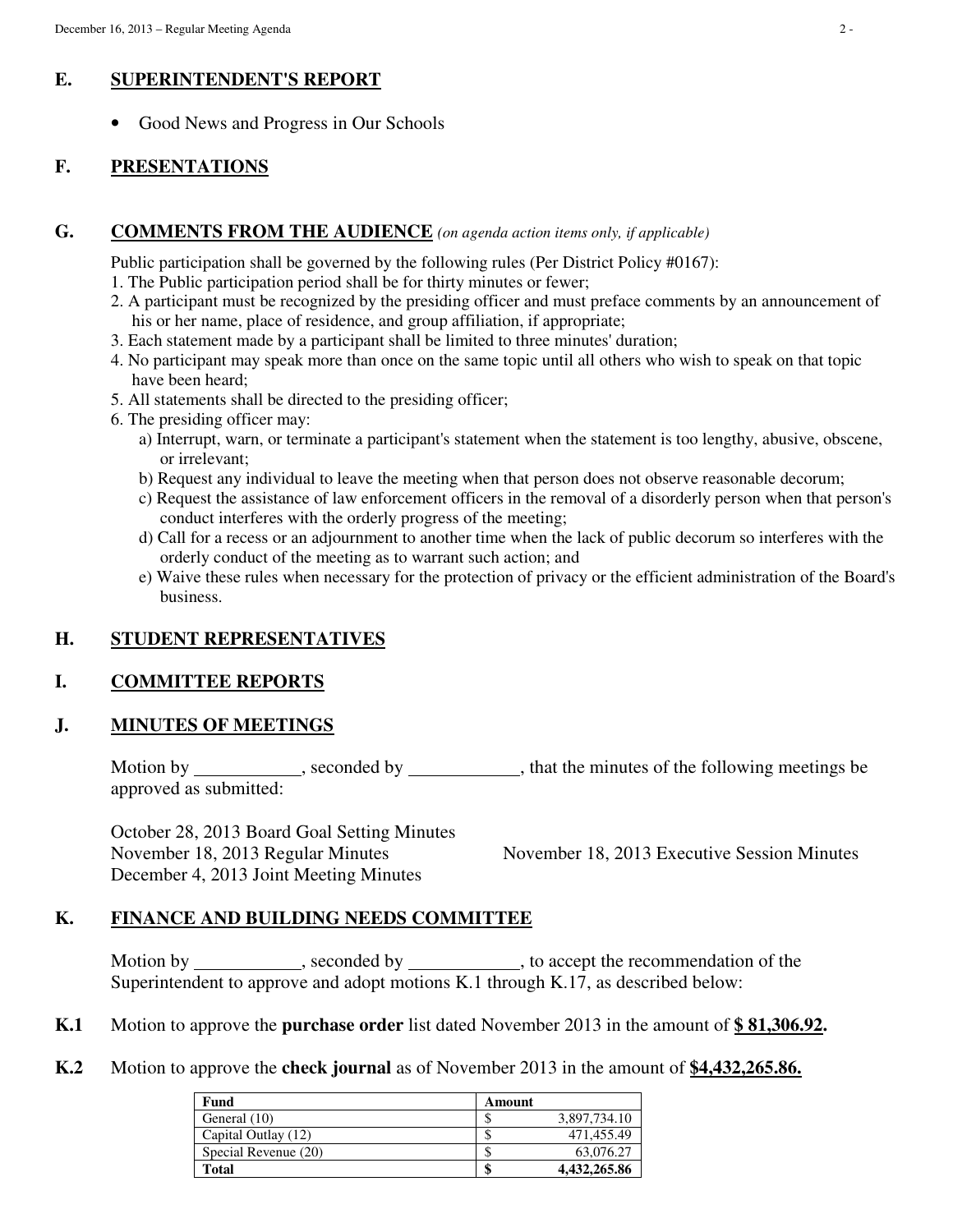- **K.3** Motion to approve the funds **transfers** in the 2013-2014 Fiscal Year, dated November 2013 in the amount of **\$61,262.93 .**
- **K.4** Motion that the Board of Education approve the **certification** by the Board Secretary, pursuant to NJSA 18A:17-9, that as of October 31, 2013, no line item account has encumbrances and expenditures, which in total exceed the line item appropriation in violation of NJAC 6A:23-2.11(a).
- **K.5** Motion to certify, in accordance with NJAC 6A:23-2.11(c), that as of October 31, 2013, after review of the Board Secretary's and Treasurer's **Monthly Financial Reports** and upon consultation with the appropriate district officials, to the best of our knowledge no major account or fund has been overexpended in violation of NJAC 6A:23-2.11(b), and that sufficient funds are available to meet the district's financial obligations for the remainder of the fiscal year.
- **K.6** Motion to approve the disposal of **obsolete equipment,** as shown below, in accordance with Policy #7300, Disposition of Property, as listed below:

| <b>School/Department</b> | <b>Bar Code/Serial No.</b> | <b>Equipment Description</b> |
|--------------------------|----------------------------|------------------------------|
| ET Briggs School         | 3851                       | Television                   |
| Middle School            | 689                        | Television                   |

**K.7** Motion to approve the addition of following to the School Student Activity Account lists for Jefferson Township High School, as described below:

> **Activity Account Sub-category**  S.A.D.D.

**K.8** Motion to approve the following resolution to accept the New Jersey Department of Education (NJDOE) Facility Grant for the Jefferson Township High School Back Up Generator Project, as described below:

**WHEREAS,** the Jefferson Township Board of Education accepts the Preliminary Eligible Costs (PEC) for the **Jefferson Township High School Back Up Generator Project**, State Project # 2380-020-14- 1004-G04, in the total amount of \$406,437 as outlined in the letter from the New Jersey Department of Education dated December 4, 2013 and

**NOW THEREFORE BE IT RESOLVED**, that the Board make the following determinations regarding the construction and funding of the project per Attachment A of the NJDOE dated December 4, 2013:

- 1). The District elects to construct the school facilities project.
- 2). The District elects to receive State funding in the form of a Grant.
- 3). The District agrees with the Preliminary Eligible Cost (PEC) calculations for the project as follows – 40% State Share in the amount of \$162,575, 60% Local Share in the amount of \$243,862 for a total estimated project cost of \$406,437; and

**BE IT FURTHER RESOLVED**, that the Superintendent and School Business Administrator are authorized to execute the required documents and forms in order to accept the Preliminary Eligible Costs (PEC) as stipulated above on behalf of the Board of Education.

**K.9** Motion to approve the following resolution to accept the New Jersey Department of Education (NJDOE) Facility Grant for the Arthur Stanlick Elementary School Partial Roof Replacement Project, as described below: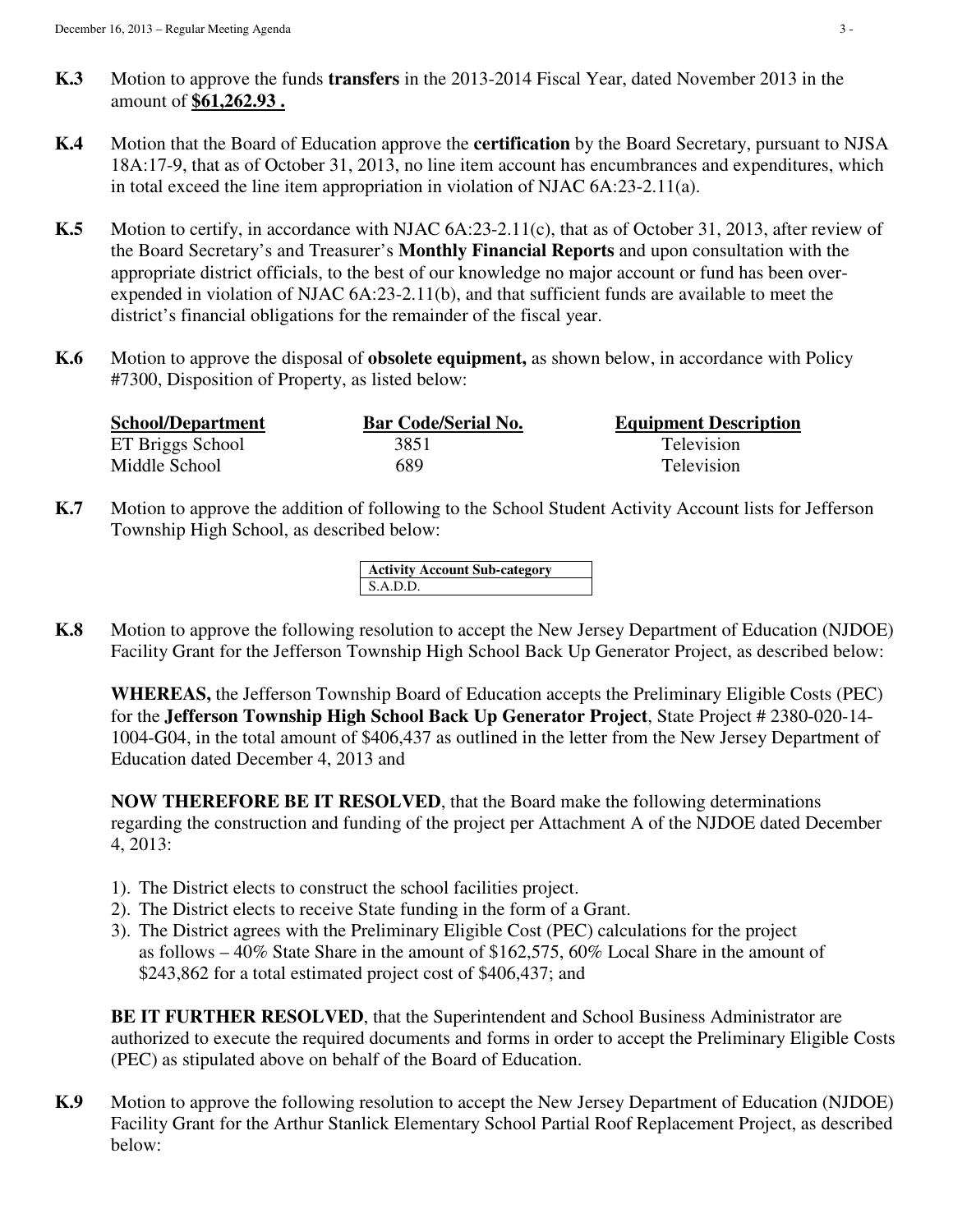**WHEREAS,** the Jefferson Township Board of Education accepts the Preliminary Eligible Costs (PEC) for the **Arthur Stanlick Elementary School Partial Roof Replacement Project**, State Project # 2380- 028-14-1005-G04, in the total amount of \$132,114 as outlined in the letter from the New Jersey Department of Education dated December 4, 2013 and

**NOW THEREFORE BE IT RESOLVED**, that the Board make the following determinations regarding the construction and funding of the project per Attachment A of the NJDOE dated December 4, 2013:

- 1). The District elects to construct the school facilities project.
- 2). The District elects to receive State funding in the form of a Grant.
- 3). The District agrees with the Preliminary Eligible Cost (PEC) calculations for the project as follows – 40% State Share in the amount of \$52,846, 60% Local Share in the amount of \$79,268 for a total estimated project cost of \$132,114; and

 **BE IT FURTHER RESOLVED**, that the Superintendent and School Business Administrator are authorized to execute the required documents and forms in order to accept the Preliminary Eligible Costs (PEC) as stipulated above on behalf of the Board of Education

**K.10** Motion to approve the following resolution to accept the New Jersey Department of Education (NJDOE) Facility Grant for the Jefferson Township High School Water Tank Replacement Project, as described below:

**WHEREAS,** the Jefferson Township Board of Education accepts the Preliminary Eligible Costs (PEC) for the **Jefferson Township High School Water Tank Replacement Project**, State Project # 2380- 020-14-1002-G04, in the total amount of \$148,199 as outlined in the letter from the New Jersey Department of Education dated December 4, 2013 and

**NOW THEREFORE BE IT RESOLVED**, that the Board make the following determinations regarding the construction and funding of the project per Attachment A of the NJDOE dated December 4, 2013:

- 1). The District elects to construct the school facilities project.
- 2). The District elects to receive State funding in the form of a Grant.
- 3). The District agrees with the Preliminary Eligible Cost (PEC) calculations for the project as follows – 40% State Share in the amount of \$59,280, 60% Local Share in the amount of \$88,919 for a total estimated project cost of \$148,199; and

**BE IT FURTHER RESOLVED**, that the Superintendent and School Business Administrator are authorized to execute the required documents and forms in order to accept the Preliminary Eligible Costs (PEC) as stipulated above on behalf of the Board of Education.

**K.11** Motion to approve the following resolution to accept the New Jersey Department of Education (NJDOE) Facility Grant for the Jefferson Township High School Partial Roof Replacement Project, as described below:

**WHEREAS,** the Jefferson Township Board of Education accepts the Preliminary Eligible Costs (PEC) for the **Jefferson Township High School Partial Roof Replacement Project**, State Project # 2380- 020-14-1004-G04, in the total amount of \$195,532 as outlined in the letter from the New Jersey Department of Education dated December 4, 2013 and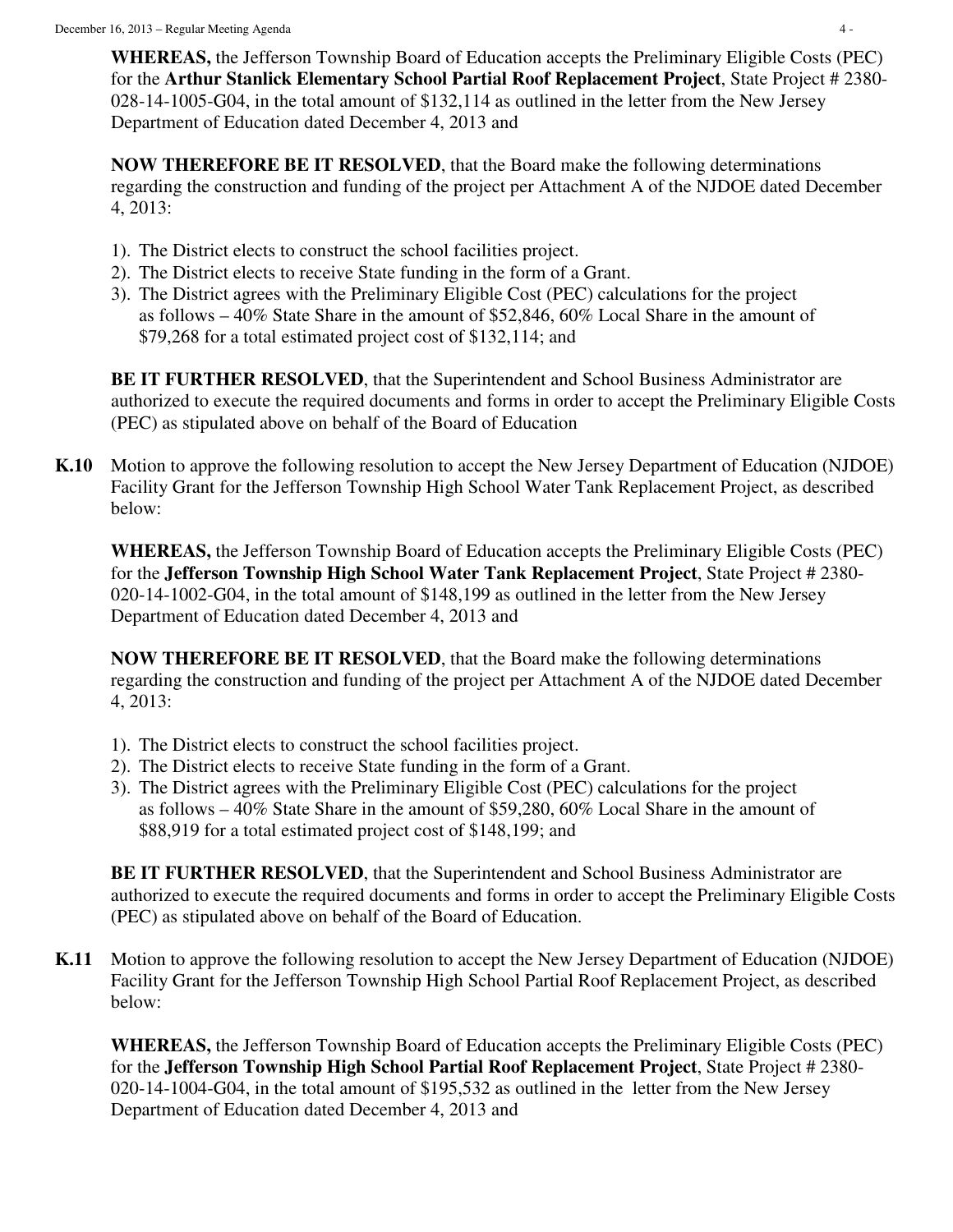**NOW THEREFORE BE IT RESOLVED**, that the Board make the following determinations regarding the construction and funding of the project per Attachment A of the NJDOE dated December 4, 2013:

- 1). The District elects to construct the school facilities project.
- 2). The District elects to receive State funding in the form of a Grant.
- 3). The District agrees with the Preliminary Eligible Cost (PEC) calculations for the project as follows  $-40\%$  State Share in the amount of \$78,213, 60% Local Share in the amount of \$117,319 for a total estimated project cost of \$195,532; and

**BE IT FURTHER RESOLVED**, that the Superintendent and School Business Administrator are authorized to execute the required documents and forms in order to accept the Preliminary Eligible Costs (PEC) as stipulated above on behalf of the Board of Education.

**K.12** Motion to approve the following resolution to accept the New Jersey Department of Education (NJDOE) Facility Grant for the Cozy Lake Elementary School Partial Roof Replacement Project, as described below:

**WHEREAS,** the Jefferson Township Board of Education accepts the Preliminary Eligible Costs (PEC) for the **Cozy Lake Elementary School Partial Roof Replacement Project**, State Project # 2380-033- 14-1006-G04, in the total amount of \$189,100 as outlined in the letter from the New Jersey Department of Education dated December 4, 2013 and

**NOW THEREFORE BE IT RESOLVED**, that the Board make the following determinations regarding the construction and funding of the project per Attachment A of the NJDOE dated December 4, 2013:

- 1). The District elects to construct the school facilities project.
- 2). The District elects to receive State funding in the form of a Grant.
- 3). The District agrees with the Preliminary Eligible Cost (PEC) calculations for the project as follows – 40% State Share in the amount of \$75,640, 60% Local Share in the amount of \$113,460 for a total estimated project cost of \$189,100; and

 **BE IT FURTHER RESOLVED**, that the Superintendent and School Business Administrator are authorized to execute the required documents and forms in order to accept the Preliminary Eligible Costs (PEC) as stipulated above on behalf of the Board of Education.

**K.13** Motion to approve the following resolution to accept the New Jersey Department of Education (NJDOE) Facility Grant for the Cozy Lake Elementary School Boiler Replacement Project, as described below:

**WHEREAS,** the Jefferson Township Board of Education accepts the Preliminary Eligible Costs (PEC) for the **Cozy Lake Elementary School Boiler Replacement Project**, State Project # 2380-033-14- 1007-G04, in the total amount of \$707,875 as outlined in the letter from the New Jersey Department of Education dated December 4, 2013 and

**NOW THEREFORE BE IT RESOLVED**, that the Board make the following determinations regarding the construction and funding of the project per Attachment A of the NJDOE dated December 4, 2013:

- 1). The District elects to construct the school facilities project.
- 2). The District elects to receive State funding in the form of a Grant.
- 3). The District agrees with the Preliminary Eligible Cost (PEC) calculations for the project as follows – 40% State Share in the amount of \$283,150, 60% Local Share in the amount of \$424,725 for a total estimated project cost of \$707,875; and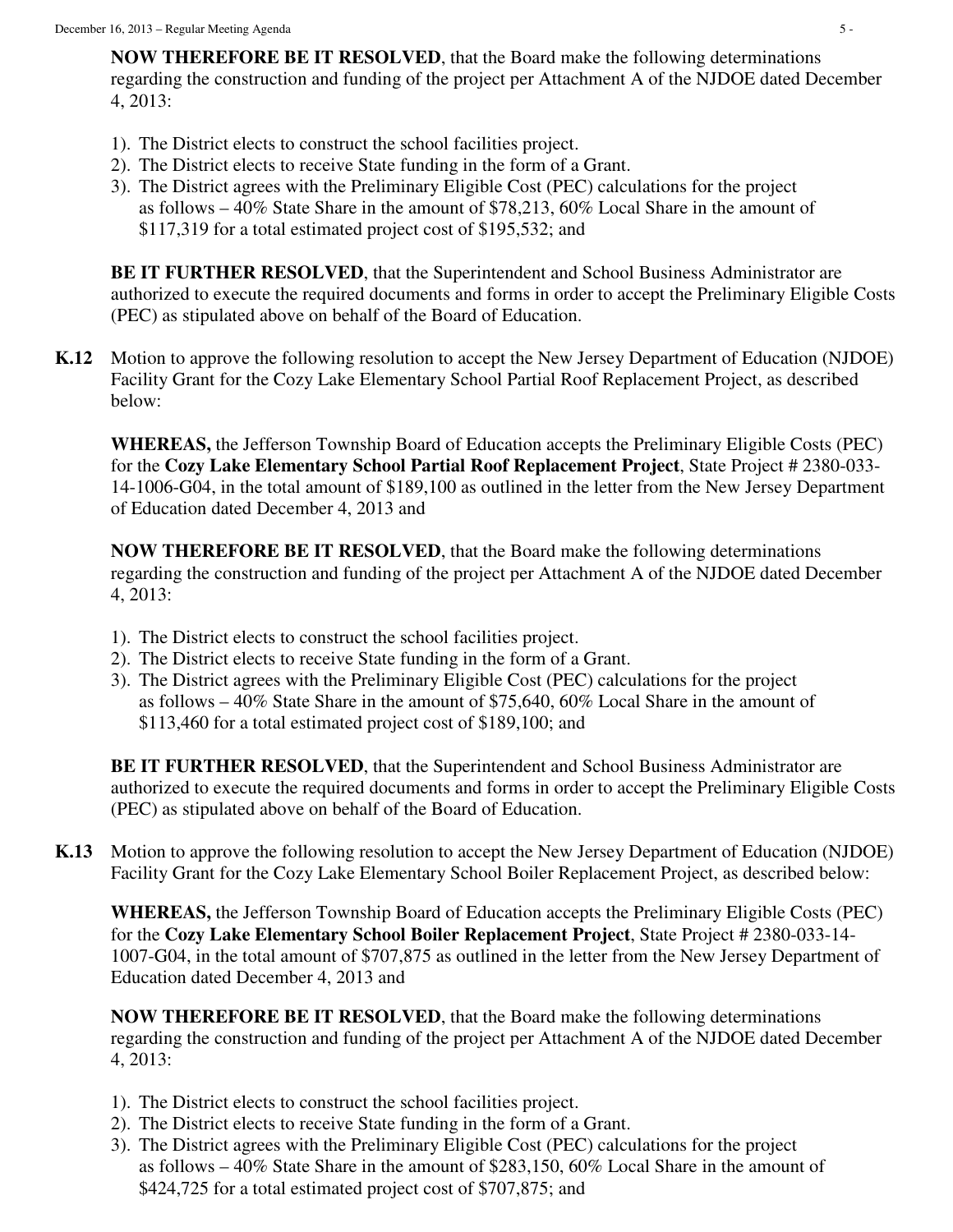**BE IT FURTHER RESOLVED**, that the Superintendent and School Business Administrator are authorized to execute the required documents and forms in order to accept the Preliminary Eligible Costs (PEC) as stipulated above on behalf of the Board of Education

**K.14** Motion to approve the following resolution to accept the New Jersey Department of Education (NJDOE) Facility Grant for the Ellen T. Briggs Elementary School Partial Roof Replacement Project, as described below:

**WHEREAS,** the Jefferson Township Board of Education accepts the Preliminary Eligible Costs (PEC) for the **Ellen T. Briggs Elementary School Partial Roof Replacement Project**, State Project # 2380- 040-14-1008-G04, in the total amount of \$108,800 as outlined in the letter from the New Jersey Department of Education dated December 4, 2013 and

**NOW THEREFORE BE IT RESOLVED**, that the Board make the following determinations regarding the construction and funding of the project per Attachment A of the NJDOE dated December 4, 2013:

- 1). The District elects to construct the school facilities project.
- 2). The District elects to receive State funding in the form of a Grant.
- 3). The District agrees with the Preliminary Eligible Cost (PEC) calculations for the project as follows – 40% State Share in the amount of \$43,520, 60% Local Share in the amount of \$65,280 for a total estimated project cost of \$108,800; and

 **BE IT FURTHER RESOLVED**, that the Superintendent and School Business Administrator are authorized to execute the required documents and forms in order to accept the Preliminary Eligible Costs (PEC) as stipulated above on behalf of the Board of Education

**K.15** Motion to approve the following resolution to accept the New Jersey Department of Education (NJDOE) Facility Grant for the Jefferson Township Middle School Partial Roof Replacement Project, as described below:

**WHEREAS,** the Jefferson Township Board of Education accepts the Preliminary Eligible Costs (PEC) for the **Jefferson Township Middle School Partial Roof Replacement Project**, State Project # 2380- 045-14-1009-G04, in the total amount of \$193,000 as outlined in the letter from the New Jersey Department of Education dated December 4, 2013 and

**NOW THEREFORE BE IT RESOLVED**, that the Board make the following determinations regarding the construction and funding of the project per Attachment A of the NJDOE dated December 4, 2013:

- 1). The District elects to construct the school facilities project.
- 2). The District elects to receive State funding in the form of a Grant.
- 3). The District agrees with the Preliminary Eligible Cost (PEC) calculations for the project as follows – 40% State Share in the amount of \$77,200, 60% Local Share in the amount of \$115,800 for a total estimated project cost of \$193,000; and

**BE IT FURTHER RESOLVED, that the Superintendent and School Business Administrator are** authorized to execute the required documents and forms in order to accept the Preliminary Eligible Costs (PEC) as stipulated above on behalf of the Board of Education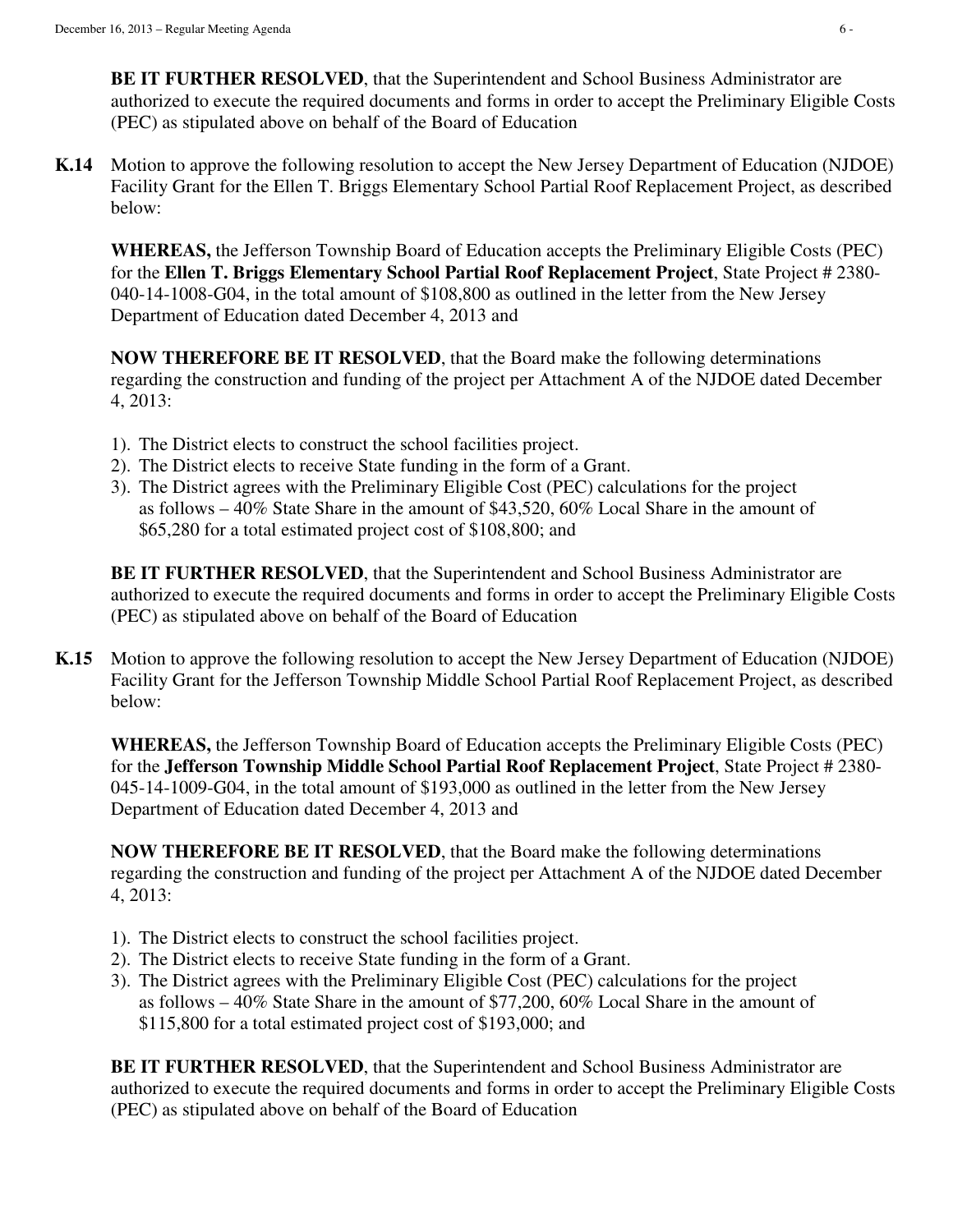**K.16** Motion to approve proposal from **EI** Associates to provide professional Architectural Services for the Locker Replacement at the Jefferson Township High School, as described below:

| <b>Phase</b>                                         | Cost |        |
|------------------------------------------------------|------|--------|
| Phase I – Schematic Design Phase                     |      | 6,000  |
| Phase II – Construction Document Phase               |      | 11.000 |
| <b>Phase III – Construction Administration Phase</b> |      | 8.500  |
| <b>Total</b>                                         |      | 25,500 |

**K.17** Motion to accept and approve the following resolution in accordance with Travel and Work Related Expenses N.K.A.C. 6A:23B:

**WHEREAS**, The employees listed in Attachment A, are attending the named professional development seminar at such identified venues, and

**WHEREAS**, The attendance at stated function was previously approved by the Superintendent, or designee, as work related and within the scope of the work responsibilities of the attendee; and

**WHEREAS**, The attendance at the function was approved as promoting delivery of instruction or furthering efficient operation of the school district; and fiscally prudent, and

**WHEREAS**, The travel and related expenses particular to attendance at this function are in accordance with the state travel guidelines established by the Department of Treasury in NJOMB circular letter; be it

**RESOLVED**, That the Board finds the travel and related expense and the expenses particular to attendance at this previously approved function is necessary/unavoidable, be it further

**RESOLVED**, That the expense is justified and therefore reimbursable *(copy attached).* 

## **L. PERSONNEL COMMITTEE**

 **PERSONNEL** 

Motion by \_\_\_\_\_\_\_\_\_\_\_, seconded by \_\_\_\_\_\_\_\_\_\_\_, to accept the recommendation of the Superintendent to approve and adopt motions L.1 through L.3, as described below:

**L.1** Motion to take action on personnel matters, as listed below; and appoint and submit to the Executive County Superintendent applications for emergent hiring and the applicant's attestation that he/she has not been convicted of any disqualifying crime pursuant to the provisions of N.J.S.A. 18A:6-7.1 et. Seq., N.J.S.A. 18A:39-17 et. seq., or N.J.S.A. 18A:6-4.13 et. seq. for those employees listed below: (All appointments are contingent upon receipt of proper teaching certification and all salary placements are pending receipt of college transcripts verifying degree status and letter stating years of service in other districts).

| .                       |                  |                          |           |               |               |                  |         |                            |
|-------------------------|------------------|--------------------------|-----------|---------------|---------------|------------------|---------|----------------------------|
| A. ADMINISTRATIVE       |                  |                          |           |               |               |                  |         |                            |
|                         | <b>Nature of</b> | <b>Position/Control</b>  |           |               |               | Date             | Date    |                            |
| <b>Name</b>             | Action           | <b>Number</b>            | Deg/Step  | <b>Salary</b> | Loc.          | <b>Effective</b> | Termin. | <b>Discussion</b>          |
|                         |                  |                          |           |               |               |                  |         | Replacing JH               |
| Kevin Lipton            |                  | Principal                |           |               |               |                  |         | May start sooner upon      |
| 11-000-240-103          | Appoint          | 15.70.72.ABG             |           | \$135,000     | Middle School | 2/18/14          | 6/30/14 | release                    |
|                         |                  | Supervisor of Social     |           |               |               |                  |         |                            |
|                         |                  | Studies & Related Arts   |           |               |               |                  |         | Utilizing 4 family illness |
| MA                      | Family Leave     | 25.80.80.AZI             |           |               | District      | 2/24/14          | 2/28/14 | days and 1 personal day    |
| <b>B. INSTRUCTIONAL</b> |                  |                          |           |               |               |                  |         |                            |
|                         | Nature of        | <b>Position/Control</b>  |           |               |               | Date             | Date    |                            |
| <b>Name</b>             | Action           | <b>Number</b>            | Deg/Step  | <b>Salary</b> | Loc.          | <b>Effective</b> | Termin. | <b>Discussion</b>          |
|                         |                  | German & ESL Teacher     |           |               |               |                  |         |                            |
| Karen Lerch             | Resignation      | 10.70.70.AJV             |           |               | High School   | 11/20/13         | 1/20/14 |                            |
|                         |                  | Health & Physical        |           |               |               |                  |         |                            |
| Shannon Chapman         |                  | <b>Education Teacher</b> | <b>BA</b> |               |               |                  |         |                            |
| 11-140-100-101          | Appoint          | 10.80.80.ATO             | Step 5    | \$51,040      | High School   | 1/1/14           | 6/30/14 | Replacing JO               |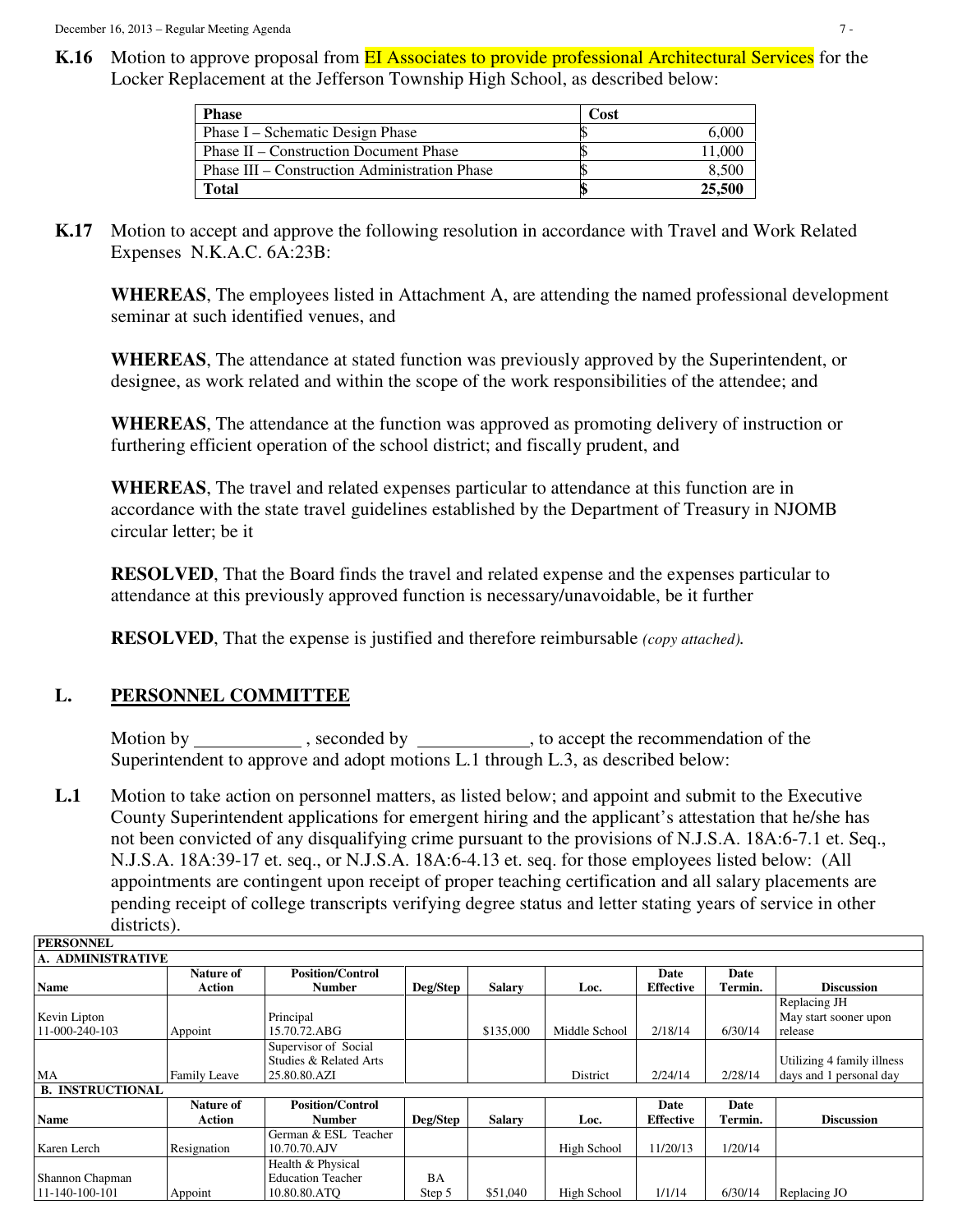### December 16, 2013 – Regular Meeting Agenda 8 -

|                      | <b>Nature of</b>       | <b>Position/Control</b>    |          |               |                 | Date             | Date     |                           |
|----------------------|------------------------|----------------------------|----------|---------------|-----------------|------------------|----------|---------------------------|
| <b>Name</b>          | <b>Action</b>          | <b>Number</b>              | Deg/Step | <b>Salary</b> | Loc.            | <b>Effective</b> | Termin.  | <b>Discussion</b>         |
|                      |                        | <b>Elementary Teacher</b>  |          |               |                 |                  |          |                           |
| Toni Puzio           | Appointment            | Long-Term Sub              |          |               |                 |                  |          |                           |
| 11-120-100-101-29    | Change .49             | 10.10.10.AJP               |          | \$98/day      | <b>Stanlick</b> | 11/1/13          | 11/28/13 | Replacing PL              |
|                      |                        | Reading Specialist         |          |               |                 |                  |          |                           |
| Stephanie Widzinski* | Extended               | Long-Term Sub              |          |               |                 |                  |          |                           |
| 11-120-100-101-29    | Appointment            | 10.30.30.AJT               |          | \$200/day     | <b>Briggs</b>   | 9/1/13           | 4/7/14   | Replacing RK              |
|                      |                        |                            |          |               |                 |                  |          | Replacing KL              |
| Brielle Wilber*      |                        | <b>ESL</b> Teacher         | $BA+15$  |               |                 |                  |          | May start later upon      |
| 11-240-100-101       | Appoint                | 10.70.70.AJV               | Step 2   | \$50,025      | Briggs/Stanlick | 1/17/14          | 6/30/14  | release                   |
|                      |                        | Health/Phys. Ed. Teacher   |          |               |                 |                  |          |                           |
| Patrick McCarney*    |                        | Long-Term Sub              |          |               |                 |                  |          |                           |
| 11-140-100-101-29    | Appoint                | 10.80.80.ATM               |          | \$200/day     | High School     | 1/1/14           | 6/20/14  | Replacing KK              |
| Jamie Galdi*         |                        | <b>Elementary Teacher</b>  |          |               |                 |                  |          |                           |
| 11-120-100-101-29    | Appoint                | 10.30.30.BOD               |          | \$200/day     | <b>Briggs</b>   | 1/17/14          | 6/20/14  | Replacing MC              |
| Tricia Lindstedt     | Appoint                | <b>Bedside Instruction</b> |          | \$41.62/hr    | District        | 12/13/13         | 6/30/14  |                           |
| Joanna Reiss         | Appoint                | <b>Bedside Instruction</b> |          | \$41.62/hr    | District        | 12/17/13         | 6/30/14  |                           |
|                      | <b>Adjusted Family</b> | <b>Elementary Teacher</b>  |          |               |                 |                  |          |                           |
| PL                   | Leave                  | 10.10.10.AJP               |          |               | Stanlick        | 11/1/13          | 11/28/13 | Utilizing 17 unpaid days  |
|                      |                        | <b>Elementary Teacher</b>  |          |               |                 |                  |          | Utilizing 39 sick days    |
| DT                   | Maternity Leave        | 10.10.10.AGA               |          |               | Stanlick        | 2/3/14           | 6/14/14  | and 48 unpaid days        |
|                      | <b>Adjusted Family</b> | <b>Reading Specialist</b>  |          |               |                 |                  |          |                           |
| RK                   | Leave                  | 10.30.30.AJT               |          |               | <b>Briggs</b>   | 9/3/13           | 4/5/14   | Utilizing 135 unpaid days |
| *Requires Mentoring  |                        |                            |          |               |                 |                  |          |                           |

| C. NON-INSTRUCTIONAL |                                   |                                          |          |               |               |                          |                 |                          |
|----------------------|-----------------------------------|------------------------------------------|----------|---------------|---------------|--------------------------|-----------------|--------------------------|
| <b>Name</b>          | <b>Nature of</b><br><b>Action</b> | <b>Position/Control</b><br><b>Number</b> | Deg/Step | <b>Salary</b> | Loc.          | Date<br><b>Effective</b> | Date<br>Termin. | <b>Discussion</b>        |
| Lynda Mohlenhoff     | Resignation                       | Special Ed. Aide<br>09.70.70.BLX         |          |               | Middle School | 12/20/13                 | 12/20/13        |                          |
| Pamela Agnes         | <b>Increase Hours</b>             | <b>Bus Driver</b><br>10.90.90.BFB        | Step 3   | \$21.76/hr    | District      | 10/1/13                  | 6/30/14         | Increase to 5.08 hrs/day |
| Grace Bordonaro      | <b>Increase Hours</b>             | <b>Bus Driver</b><br>10.90.90.BAB        | Step 12  | \$26.78/hr    | District      | 10/15/13                 | 6/30/14         | Increase to 5.37 hrs/day |
| Anthony Cardoza      | <b>Increase Hours</b>             | <b>Bus Driver</b><br>10.90.90.BFB        | Step 9   | \$23.81/hr    | District      | 10/1/13                  | 6/30/14         | Increase to 5.17 hrs/day |
| Lisa Ferguson        | <b>Increase Hours</b>             | <b>Bus Driver</b><br>10.90.90.BAF        | Step 7   | \$22.44/hr    | District      | 10/1/13                  | 6/30/14         | Increase to 5.23 hrs/day |
| Clarissa Fleming     | <b>Increase Hours</b>             | <b>Bus Driver</b><br>10.90.90.BEZ        | Step 10  | \$24.73/hr    | District      | 10/1/13                  | 6/30/14         | Increase to 4.43 hrs/day |
| Diane Post           | <b>Increase Hours</b>             | <b>Bus Driver</b><br>10.90.90.BFE        | Step 12  | \$26.78/hr    | District      | 10/15/13                 | 6/30/14         | Increase to 5.06 hrs/day |
| Patricia Randazzo    | <b>Increase Hours</b>             | <b>Bus Driver</b><br>10.90.90.BFF        | Step 9   | \$23.81/hr    | District      | 10/1/13                  | 6/30/14         | Increase to 5.17 hrs/day |
| <b>Frank Slusark</b> | <b>Increase Hours</b>             | <b>Bus Driver</b><br>10.90.90.BFJ        | Step 3   | \$21.76/hr    | District      | 10/15/13                 | 6/30/14         | Increase to 4.58 hrs/day |
| Donna Sorber         | <b>Increase Hours</b>             | <b>Bus Driver</b><br>10.90.90.BFK        | Step 9   | \$23.81/hr    | District      | 10/31/13                 | 6/30/14         | Increase to 5 hrs/day    |
| Susan Talmadge       | <b>Increase Hours</b>             | <b>Bus Driver</b><br>10.90.90.BFL        | Step 8   | \$23.03/hr    | District      | 10/1/13                  | 6/30/14         | Increase to 5.27 hrs/day |
| Mary Weiss           | <b>Increase Hours</b>             | <b>Bus Driver</b><br>10.90.90.BFO        | Step 5   | \$21.96/hr    | District      | 10/31/13                 | 6/30/14         | Increase to 4.87 hrs/day |
| AV                   | Adjusted<br><b>Medical Leave</b>  | Custodian<br>12.60.62.AKY                |          |               | High School   | 7/1/13                   | 11/28/13        | Utilizing 106 sick days  |

| <b>D. SUBSTITUTES/OTHER</b> |                     |                      |       |               |          |                          |                 |                   |
|-----------------------------|---------------------|----------------------|-------|---------------|----------|--------------------------|-----------------|-------------------|
| <b>Name</b>                 | Nature of<br>Action | <b>Position</b>      | Level | <b>Salary</b> | Loc.     | Date<br><b>Effective</b> | Date<br>Termin. | <b>Discussion</b> |
| John Cinotti                | Appoint             | Substitute Principal |       | \$500/diem    | District | 1/1/14                   | 6/30/14         |                   |
| Christine Clear             | Appoint             | Substitute Teacher   |       | \$80/diem     | District | 12/17/13                 | 6/30/14         |                   |
| Tiffany Maria               | Appoint             | Substitute Teacher   |       | \$80/diem     | District | 12/17/13                 | 6/30/14         |                   |
| Robert Szuszkowski          | Appoint             | Substitute Teacher   |       | \$80/diem     | District | 12/17/13                 | 6/30/14         |                   |
| Joyce Barker                | Appoint             | Substitute Aide      |       | \$10/hr       | District | 12/17/13                 | 6/30/14         |                   |
| Laura Castles               | Appoint             | Substitute Aide      |       | \$10/hr       | District | 11/19/13                 | 6/30/14         |                   |
| Michelle Craig              | Appoint             | Substitute Aide      |       | \$10/hr       | District | 11/26/13                 | 6/30/14         |                   |
| Rebecca Rowe                | Appoint             | Substitute Aide      |       | \$10/hr       | District | 12/12/13                 | 6/30/14         |                   |
| Noreen Teklits              | Appoint             | Substitute Aide      |       | \$10/hr       | District | 12/12/13                 | 6/30/14         |                   |
| Suzanne Walters             | Appoint             | Substitute Aide      |       | \$10/hr       | District | 12/17/13                 | 6/30/14         |                   |
| <b>Robert Connelly</b>      | Appoint             | Substitute Custodian |       | \$15/hr       | District | 11/27/13                 | 6/30/14         |                   |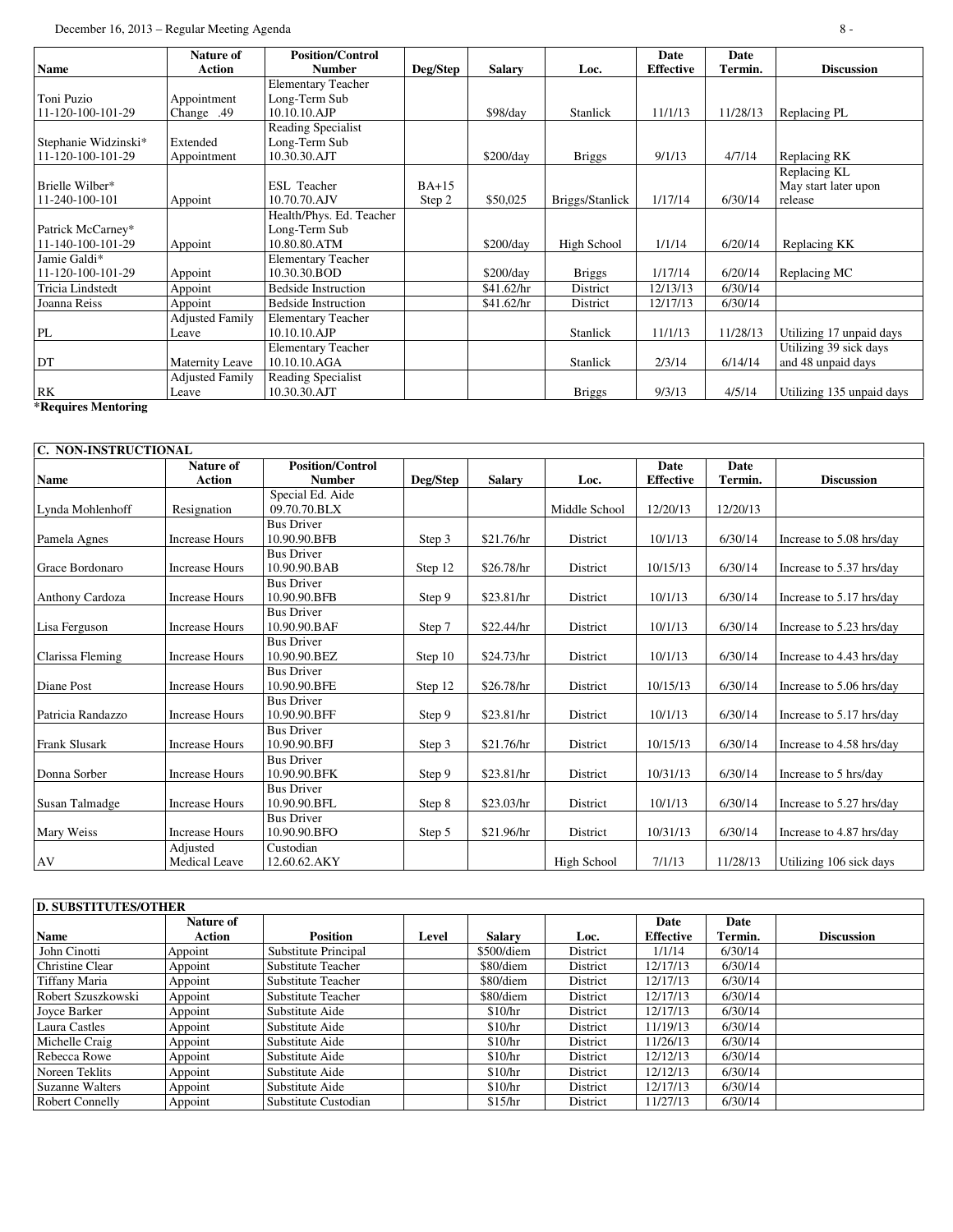| <b>E. EXTRA DUTY PAY</b> |                     |                                          |         |               |               |                   |                 |                             |
|--------------------------|---------------------|------------------------------------------|---------|---------------|---------------|-------------------|-----------------|-----------------------------|
| <b>Name</b>              | Nature of<br>Action | <b>Position/Control</b><br><b>Number</b> | Level   | <b>Salary</b> | Loc.          | Date<br>Effective | Date<br>Termin. | <b>Discussion</b>           |
|                          |                     | Co-Technical Fall                        |         |               |               |                   |                 |                             |
| Patricia Vandigriff      | Appoint             | Drama Director                           | Level 2 | \$630.00      | High School   | 11/21/13          | 6/30/14         |                             |
|                          |                     | Co-Technical Fall                        |         |               |               |                   |                 |                             |
| Alice Daken              | Appoint             | Drama Director                           | Level 2 | \$630.00      | High School   | 11/21/13          | 6/30/14         |                             |
|                          |                     |                                          |         |               |               |                   |                 | Coverage for club activity  |
| <b>Hannah Storbeck</b>   | Appoint             | Special Ed. Aide                         |         | \$19.32/hr    | Middle School | 12/3/13           | 2/4/14          | Not to exceed 7 total hours |
|                          |                     | <b>CPR/AED</b> Instruction               |         |               |               |                   |                 | Four sessions not to        |
| Jennifer O'Malley-Dorr   | Appoint             | Certification                            |         | \$75/hr       | District      | 7/1/13            | 6/30/14         | exceed 24 hours             |

| <b>F. 2013-14 SCHOOL YEAR COACHING STAFF</b> |           |                           |      |            |             |                  |         |                 |
|----------------------------------------------|-----------|---------------------------|------|------------|-------------|------------------|---------|-----------------|
| <b>WINTER</b>                                |           |                           |      |            |             |                  |         |                 |
|                                              | Nature of |                           |      |            |             | Date             | Date    |                 |
| <b>Name</b>                                  | Action    | <b>Position</b>           | Step | Salarv     | Loc.        | <b>Effective</b> | Termin. | Discussion      |
| Melissa Hall                                 | Appoint   | Head Girls' Lacrosse      |      | \$5,517.54 | High School | 9/1/13           | 6/30/14 | vear of service |
| Corinne Healy                                | Appoint   | Assistant Girls' Lacrosse |      | \$1,840.71 | High School | 9/1/13           | 6/30/14 | vear of service |
| Megan Madison                                | Appoint   | Assistant Girls' Lacrosse |      | \$1,840.71 | High School | 9/1/13           | 6/30/14 | vear of service |

#### **G. CURRICULUM WRITING**

| $11-000-221-104-20$ |                            |                         |               |          |                          |                 |                      |  |
|---------------------|----------------------------|-------------------------|---------------|----------|--------------------------|-----------------|----------------------|--|
| <b>Name</b>         | <b>Nature of</b><br>Action | Position                | <b>Salary</b> | Loc.     | Date<br><b>Effective</b> | Date<br>Termin. | <b>Maximum Hours</b> |  |
|                     |                            |                         |               |          |                          |                 |                      |  |
| Mary Azukas         | Appoint                    | Social Studies, Grade 5 | \$36.41/hr    | District | 7/1/13                   | 6/30/14         | 20 Hours             |  |
| Mary Azukas         | Appoint                    | Social Studies, Grade 7 | \$36.41/hr    | District | 7/1/13                   | 6/30/14         | 20 Hours             |  |

# **M. EDUCATION, SPECIAL EDUCATION AND TECHNOLOGY COMMITTEE**

Motion by \_\_\_\_\_\_\_\_\_, seconded by \_\_\_\_\_\_\_\_\_, to accept the recommendation of the Superintendent to approve and adopt motions M.1 through M.3, as described below:

## **M.1** Motion to approve the following **overnight trips**:

| School/Group/Activity      | Location                                    | <b>Dates</b>                 |
|----------------------------|---------------------------------------------|------------------------------|
|                            | NASTAR and Gate Training, Whiteface         |                              |
| JTHS Ski Team              | Mountain, Wilmington, NY                    | January 24 to 26, 2014       |
|                            | National Cheerleading Competition, Orlando, |                              |
| JTHS Cheerleading Team     | FL                                          | February 27 to March 3, 2014 |
|                            | NJSIAA Wrestling State Championships,       |                              |
| <b>JTHS</b> Wrestling Team | Atlantic City, NJ                           | March 6 to 9, 2014           |
|                            | Philadelphia, PA and Dorney Park,           |                              |
| <b>JTMS</b> Grade 8        | Allentown, PA                               | June 5 to 6, 2014            |

## **M.2** Motion to approve the following **day trips**:

| School/Group/Activity                          | <b>Location</b>                              | <b>Dates</b>                    |  |  |  |
|------------------------------------------------|----------------------------------------------|---------------------------------|--|--|--|
| JTHS Future Business Leaders of America (FBLA) | Hanover Park High School, Hanover, NJ        | December 17, 2013               |  |  |  |
|                                                |                                              | December 18, 2013 and April 22, |  |  |  |
| <b>JTHS Environmental Science Class</b>        | Stanlick School, Wharton, NJ                 | 2014                            |  |  |  |
| <b>JTHS DECA</b>                               | Ramapo College, Mahwah, NJ                   | January 7, 2014                 |  |  |  |
| <b>JTHS Concert Band</b>                       | West Essex High School, North Caldwell, NJ   | March 27, 2014                  |  |  |  |
|                                                |                                              | April 12, 2014                  |  |  |  |
| <b>JTHS Habitat for Humanity</b>               | Morris County Build Site                     | May 10, 2014                    |  |  |  |
|                                                |                                              | May 29, 2014                    |  |  |  |
|                                                |                                              | June 3, 2014                    |  |  |  |
| Stanlick School, Grade 4                       | Sandy Hook Station, Fort Hancock, NJ         | April 17, 2014                  |  |  |  |
| JTMS Grade 6 Gold                              | Sterling Mining Museum, Ogdensburg, NJ       | May 21, 2014                    |  |  |  |
| White Rock School, Grade 3                     | Bronx Zoo, Bronx, NY                         | May 22, 2014                    |  |  |  |
|                                                | Sussex County Municipal Utilities Authority, |                                 |  |  |  |
| <b>JTMS</b> Grade 6 White                      | Lafayette, NJ                                | May 28, 2014                    |  |  |  |
| White Rock School, Grade 4                     | Sandy Hook Station, Fort Hancock, NJ         | May 30, 2014                    |  |  |  |
|                                                | American Museum of Natural History, New      |                                 |  |  |  |
| Stanlick School, Grade 5                       | York, NY                                     | June 2, 2014                    |  |  |  |
| Stanlick School, Grade 3                       | Bronx Zoo, Bronx, NY                         | June 5, 2014                    |  |  |  |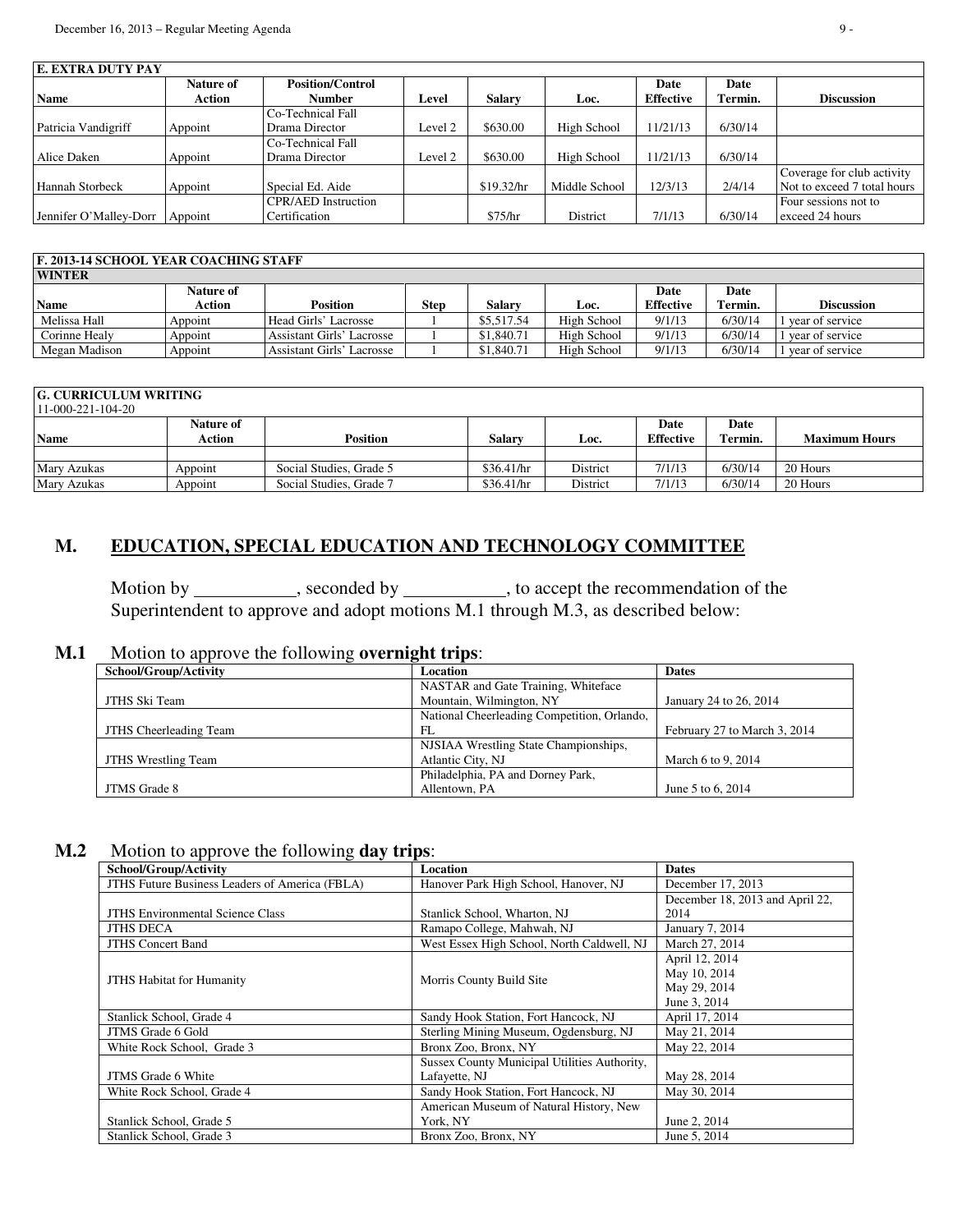**M.3** Motion to Recognize and Accept the Harassment, Intimidation and Bullying Incidences (HIB) November 18, 2013 through December 16, 2013.

**RESOLVED**, That upon the Recommendation of the Superintendent, the Jefferson Township Board of Education recognizes the Harassment, Intimidation, and Bullying incidences reported from November 18, 2013 through December 16, 2013, as summarized below:

| School              | Incidents Reported | Confirmed Incidents of HIB | Inconclusive – Case Will Remain Active |
|---------------------|--------------------|----------------------------|----------------------------------------|
| Milton              |                    |                            |                                        |
| Briggs<br>Cozy Lake |                    |                            |                                        |
|                     |                    |                            |                                        |
| <b>Stanlick</b>     |                    |                            |                                        |
| White Rock          |                    |                            |                                        |
| Middle School       |                    |                            |                                        |
| High School         |                    |                            |                                        |

**BE IT FURTHER RESOLVED**, that the Jefferson Township Board of Education approves the remedial and disciplinary action taken by the building principals.

## **M.4 Enrollment as of 11/30/13**

|                           | <b>Nov. 12</b> | Nov. 13 |
|---------------------------|----------------|---------|
| Milton                    | 155            | 150     |
| Cozy Lake                 | 260            | 239     |
| <b>Arthur Stanlick</b>    | 391            | 381     |
| E.T. Briggs               | 350            | 326     |
| White Rock                | 385            | 379     |
| <b>Total Elementary</b>   | 1,541          | 1,475   |
| JTMS                      | 830            | 816     |
| <b>JTHS</b>               | 1,032          | 1,018   |
| <b>GRAND TOTAL</b>        | 3,403          | 3,309   |
| Tuition students received |                | 2       |
| Out-of-district placement | 36             | 39      |

# **N. COMMUNICATIONS**

## **O. OLD BUSINESS**

**P. NEW BUSINESS** 

## **Q. PUBLIC COMMENTS**

• Please refer to Section G **"**Public participation shall be governed by the following rules (Per District Policy #0167)"

## **R. BOARD MEMBER COMMENTS**

**S. ADJOURN**